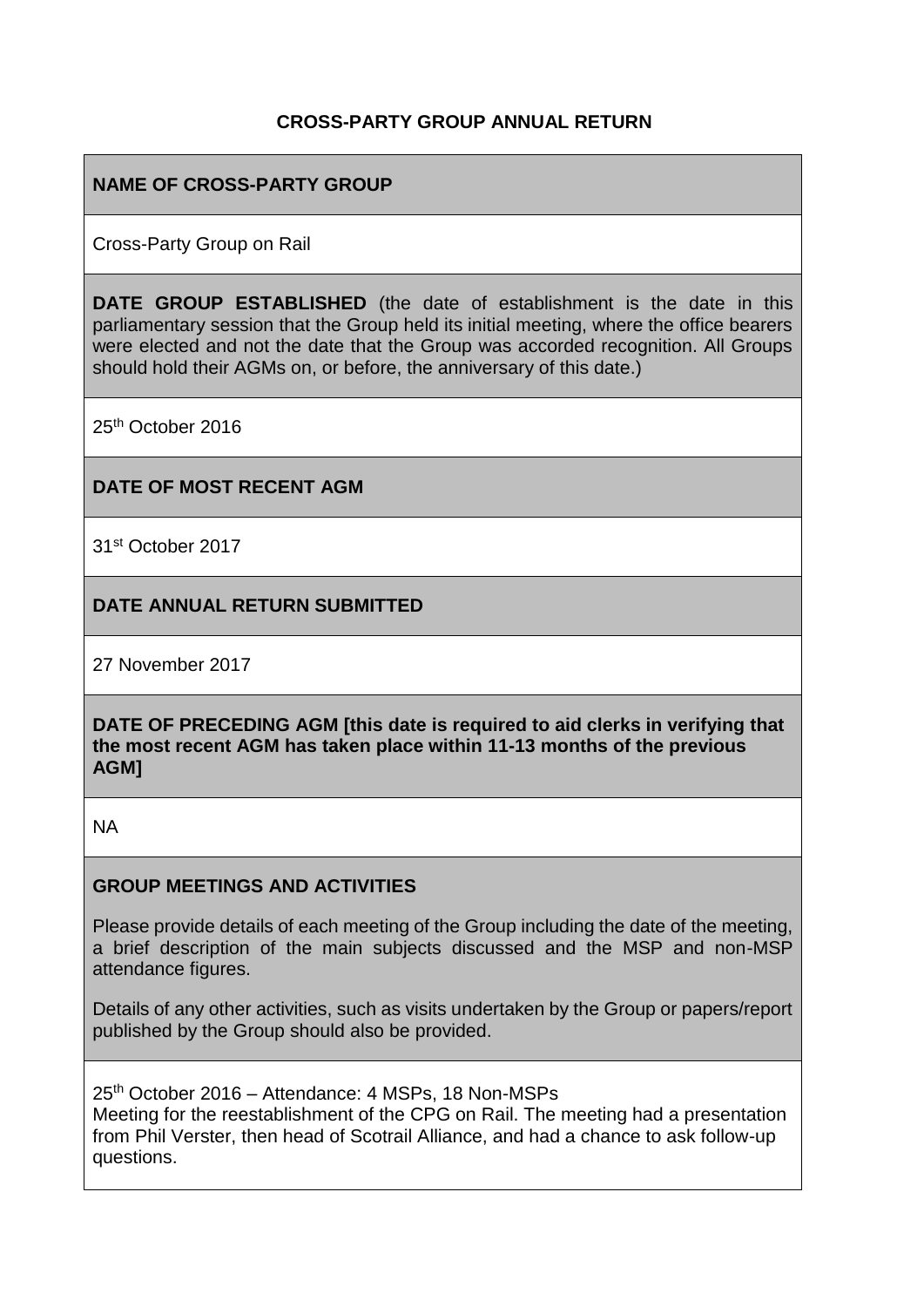10th May 2017 – Attendance: 3 MSPs, 12 Non-MSPs This meeting received a presentation from Glasgow Airport about the proposed Glasgow Airport Access Project between the Airport and Glasgow itself. This was followed by a chance for the CPG to ask questions.

31st October 2017 – Attendance: 4 MSPs, 23 Non-MSPs AGM of the CPG. Alongside this the group heard from the Minister for Transport and the Islands, Humza Yousaf, and had a chance to ask questions following this. Provisional dates for the next 5 meetings of the CPG were approved at this meeting.

## **MSP MEMBERS OF THE GROUP**

Please provide names and party designation of all MSP members of the Group.

John Mason (SNP),

John Finnie (Green),

David Stewart (Labour),

Neil Bibby (Labour),

Jackie Baillie (Labour),

Pauline McNeill (Labour),

Oliver Mundell (Conservative),

Emma Harper (SNP),

Joan McAlpine (SNP),

Lewis MacDonald (Labour),

Mark Ruskell (Green),

Alexander Stewart (Conservative)

# **NON-MSP MEMBERS OF THE GROUP**

For organisational members please provide only the name of the organisation, it is not necessary to provide the name(s) of individuals who may represent the organisation at meetings of the Group.

| <b>Individuals</b> |                      |
|--------------------|----------------------|
|                    | <b>Stephen Young</b> |
|                    | <b>Jim Harkins</b>   |
|                    | Janice Connelly      |
|                    | Allan Maclean        |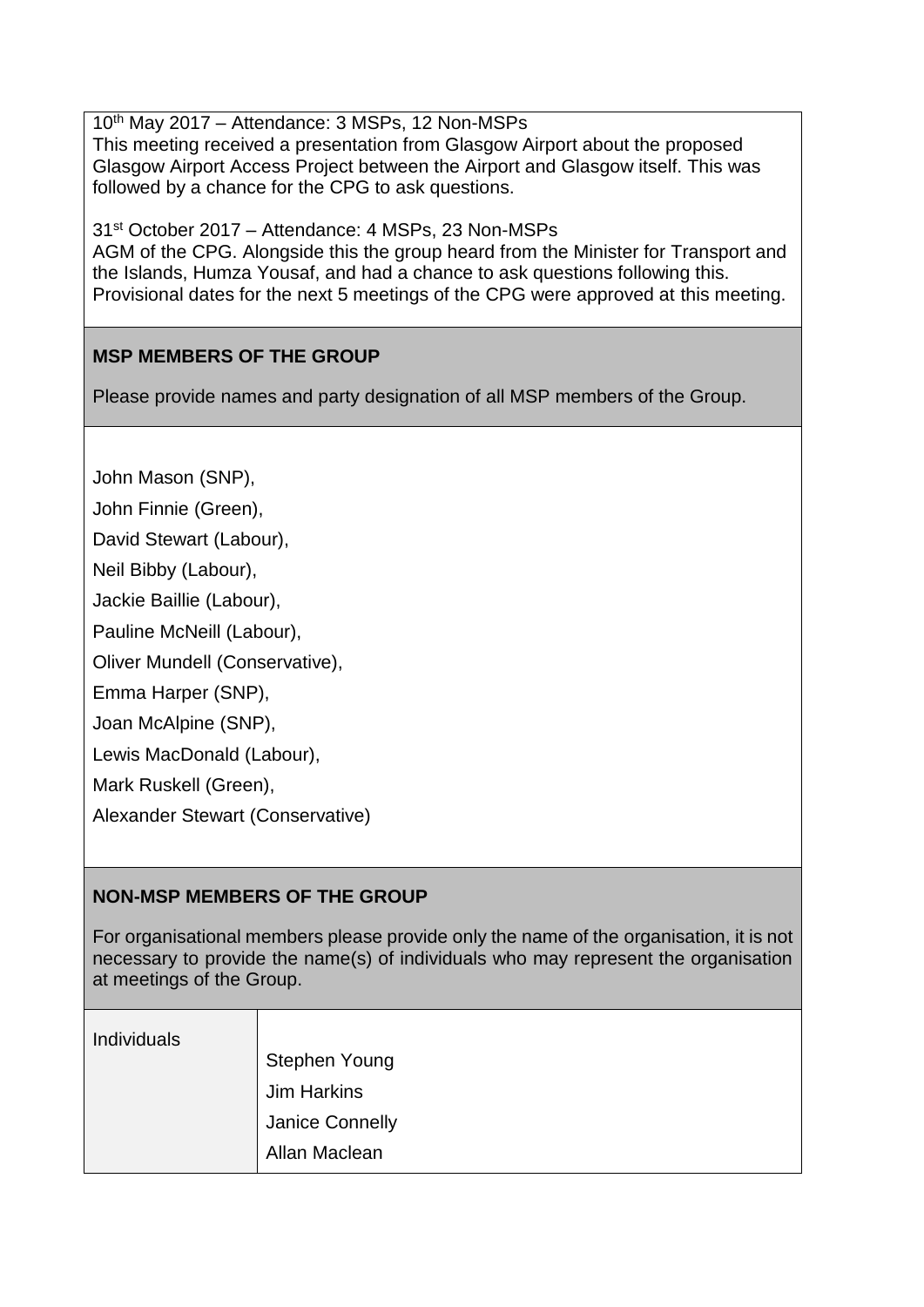|               | <b>Richard Arden</b>                                      |
|---------------|-----------------------------------------------------------|
|               | <b>Daniel Giblin</b>                                      |
| Organisations | <b>Railfuture Scotland</b>                                |
|               | West Coast Rail 250                                       |
|               | <b>SWestrans</b>                                          |
|               | <b>Transport Focus</b>                                    |
|               | Light Rail UK                                             |
|               | <b>Capital Rail Action Group</b>                          |
|               | Pagoda                                                    |
|               | Aslef                                                     |
|               | <b>Pollokshields Community Council</b>                    |
|               | <b>Transform Scotland</b>                                 |
|               | Tacturn                                                   |
|               | <b>RailQwest</b>                                          |
|               | <b>Campaign for Borders Rail</b>                          |
|               | West Coast Rail 250                                       |
|               | <b>Tram-Forward</b>                                       |
|               | <b>StARLink Campaign</b>                                  |
|               | <b>Newburgh Train Station Group</b>                       |
|               | <b>LRTA Tram-Forward group</b>                            |
|               | <b>ScotRail Alliance</b>                                  |
|               | Levenmouth Rail Campaign                                  |
|               | Rail Action Group, East of Scotland                       |
|               | The Highlands and Islands Transport Partnership (HITRANS) |
|               | <b>NESTRANS</b>                                           |
|               | The Friends of the Far North Line                         |
|               | St Andrews Rail Link Campaign                             |
|               | Grayling                                                  |
|               | <b>Network Rail</b>                                       |
|               | <b>Montrose Port Authority</b>                            |
|               | <b>Rix Shipping Scotland</b>                              |
|               | <b>Allan Rail</b>                                         |
|               |                                                           |
|               |                                                           |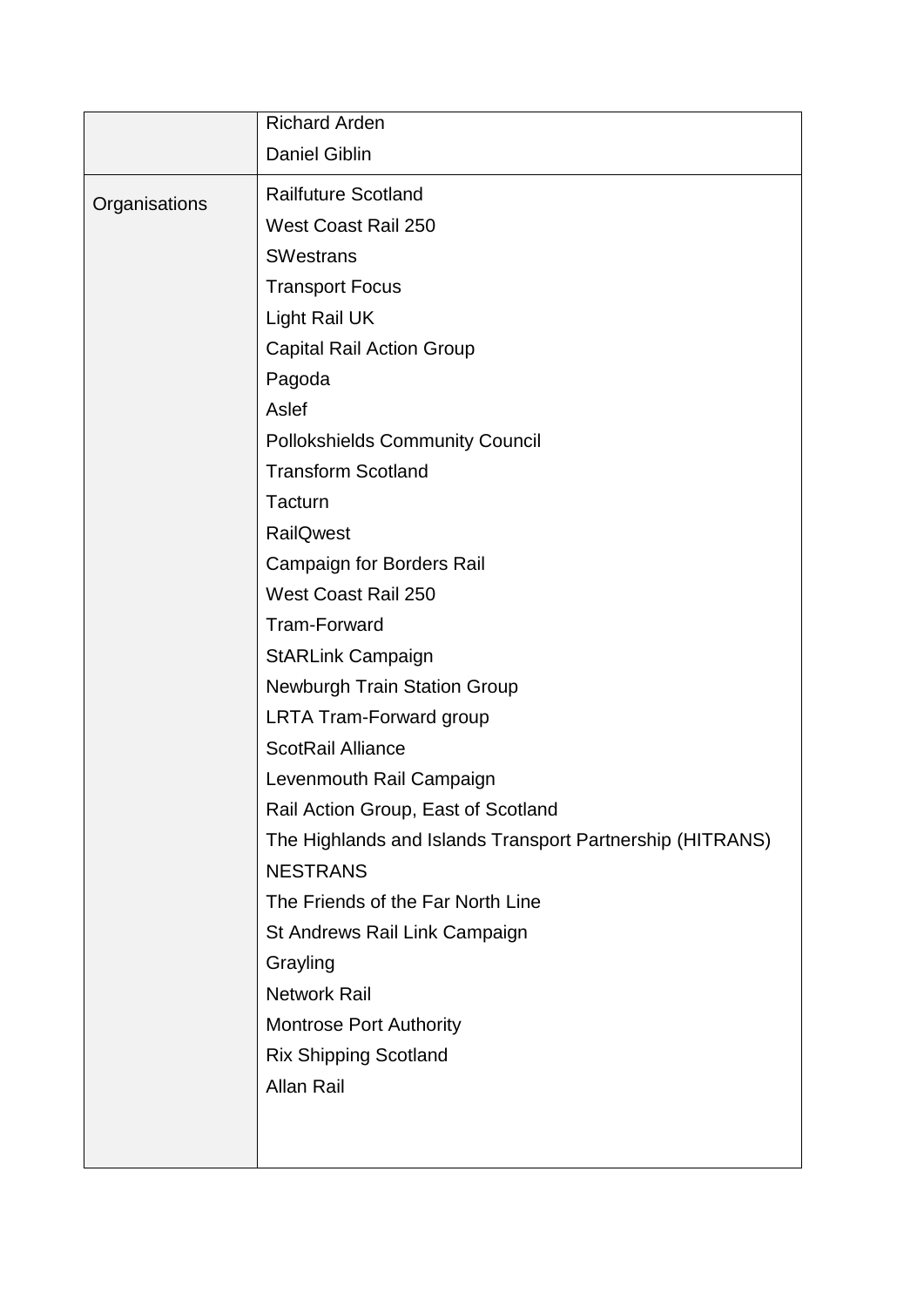## **GROUP OFFICE BEARERS**

Please provide names for all office bearers. The minimum requirement is that two of the office bearers are MSPs and one of these is Convener – beyond this it is a matter for the Group to decide upon the office bearers it wishes to have. It is permissible to have more than one individual elected to each office, for example, co-conveners or multiple deputy conveners.

| Co-Convener      | John Mason MSP             |
|------------------|----------------------------|
| Co-Convener      | <b>Pauline McNeill MSP</b> |
| Secretary        | <b>Scotrail Alliance</b>   |
| <b>Treasurer</b> | <b>NA</b>                  |

## **FINANCIAL BENEFITS OR OTHER BENEFITS RECEIVED BY THE GROUP**

Please provide details of any financial or material benefit(s) received from a single source in a calendar year which has a value, either singly or cumulatively, of more than £500. This includes donations, gifts, hospitality or visits and material assistance such as secretariat support.

Details of material support should include the name of the individual providing support, the value of this support over the year, an estimate of the time spent providing this support and the name of the organisation that this individual is employed by / affiliated to in providing this support.

Groups should provide details of the date on which the benefit was received, the value of the benefit and a brief description of the benefit.

If the Group is not disclosing any financial information please tick the box to confirm that the Group has considered the support received, but concluded it totalled under

the threshold for disclosure (£500).

Over the following year ScotRail alliance have agreed to provide secretarial support and light catering. Cost of support is estimated to be below the limit.